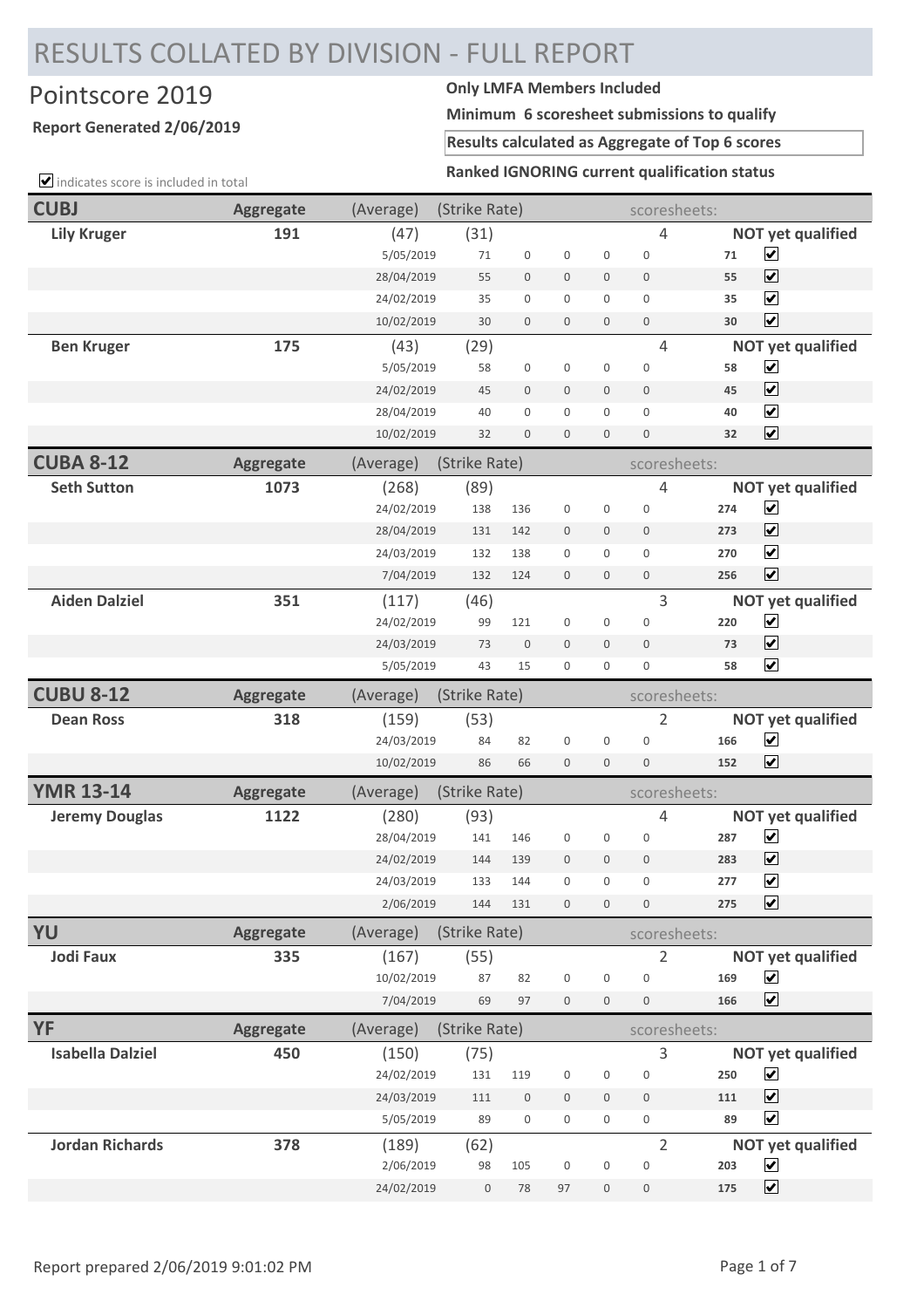| <b>FBU</b>           | <b>Aggregate</b> | (Average)                | (Strike Rate) |           |                             |                                      | scoresheets:                         |            |                                              |  |
|----------------------|------------------|--------------------------|---------------|-----------|-----------------------------|--------------------------------------|--------------------------------------|------------|----------------------------------------------|--|
| <b>Tracy Faux</b>    | 595              | (148)                    | (49)          |           |                             |                                      | $\overline{4}$                       |            | <b>NOT yet qualified</b>                     |  |
|                      |                  | 24/02/2019               | 82            | 90        | $\boldsymbol{0}$            | $\boldsymbol{0}$                     | $\boldsymbol{0}$                     | 172        | $\blacktriangledown$                         |  |
|                      |                  | 10/02/2019               | 87            | 59        | $\bf 0$                     | $\mathbf 0$                          | $\mathbf 0$                          | 146        | $\blacktriangledown$                         |  |
|                      |                  | 7/04/2019                | 87            | 58        | $\boldsymbol{0}$            | $\boldsymbol{0}$                     | $\mathbf 0$                          | 145        | $\blacktriangledown$                         |  |
|                      |                  | 24/03/2019               | 69            | 63        | $\boldsymbol{0}$            | $\boldsymbol{0}$                     | $\boldsymbol{0}$                     | 132        | $\blacktriangledown$                         |  |
| <b>MCU</b>           | <b>Aggregate</b> | (Average)                | (Strike Rate) |           |                             |                                      | scoresheets:                         |            |                                              |  |
| <b>Ronald Scott</b>  | 1409             | (234)                    | (78)          |           |                             |                                      | 6                                    |            | <b>QUALIFIED</b>                             |  |
|                      |                  | 28/04/2019               | 144           | 112       | $\boldsymbol{0}$            | $\boldsymbol{0}$                     | $\boldsymbol{0}$                     | 256        | $\blacktriangledown$                         |  |
|                      |                  | 24/02/2019               | 122           | 129       | $\bf 0$                     | $\mathbf 0$                          | $\mathbf 0$                          | 251        | $\blacktriangledown$                         |  |
|                      |                  | 7/04/2019                | 113           | 124       | $\boldsymbol{0}$            | $\boldsymbol{0}$                     | $\boldsymbol{0}$                     | 237        | $\blacktriangledown$                         |  |
|                      |                  | 24/03/2019               | 107           | 129       | $\boldsymbol{0}$            | $\boldsymbol{0}$                     | $\mathbf 0$                          | 236        | $\blacktriangledown$                         |  |
|                      |                  | 10/02/2019               | 100           | 127       | $\mathbf 0$                 | $\boldsymbol{0}$                     | $\boldsymbol{0}$                     | 227        | $\blacktriangledown$                         |  |
|                      |                  | 5/05/2019                | 84            | 118       | $\boldsymbol{0}$            | $\boldsymbol{0}$                     | $\boldsymbol{0}$                     | 202        | $\blacktriangledown$                         |  |
| <b>Robin Dalziel</b> | 1110             | (185)                    | (67)          |           |                             |                                      | 6                                    |            | <b>QUALIFIED</b>                             |  |
|                      |                  | 28/04/2019               | 112           | 110       | $\boldsymbol{0}$            | $\boldsymbol{0}$                     | $\boldsymbol{0}$                     | 222        | $\blacktriangledown$                         |  |
|                      |                  | 24/02/2019               | 103           | 109       | $\bf 0$                     | $\mathbf 0$                          | $\boldsymbol{0}$                     | 212        | $\blacktriangledown$                         |  |
|                      |                  | 2/06/2019                | 99            | 102       | $\boldsymbol{0}$            | $\boldsymbol{0}$                     | $\mathsf{O}\xspace$                  | 201        | $\blacktriangledown$                         |  |
|                      |                  | 5/05/2019                | 109           | 92        | $\boldsymbol{0}$            | $\mathbf 0$                          | $\mathbf 0$                          | 201        | $\blacktriangledown$                         |  |
|                      |                  | 10/02/2019               | 103           | 95        | $\mathbf 0$                 | $\mathbf 0$                          | $\mathbf 0$                          | 198        | $\blacktriangledown$                         |  |
|                      |                  | 24/03/2019               | 76            | $\bf 0$   | $\bf 0$                     | $\boldsymbol{0}$                     | $\boldsymbol{0}$                     | 76         | $\blacktriangledown$                         |  |
| <b>Colin Reichel</b> | 599              | (149)                    | (49)          |           |                             |                                      | $\overline{4}$                       |            | <b>NOT yet qualified</b>                     |  |
|                      |                  | 5/05/2019                | 93            | 97        | $\boldsymbol{0}$            | $\boldsymbol{0}$                     | $\boldsymbol{0}$                     | 190        | $\blacktriangledown$                         |  |
|                      |                  | 28/04/2019               | 98            | 89        | $\bf 0$                     | $\boldsymbol{0}$                     | $\mathbf 0$                          | 187        | $\blacktriangledown$                         |  |
|                      |                  | 2/06/2019                | 53            | 77        | $\boldsymbol{0}$            | $\boldsymbol{0}$                     | $\boldsymbol{0}$                     | 130        | $\blacktriangledown$                         |  |
|                      |                  |                          |               |           |                             |                                      |                                      |            |                                              |  |
|                      |                  | 7/04/2019                | 61            | 31        | $\mathbf 0$                 | $\mathbf 0$                          | $\boldsymbol{0}$                     | 92         | $\overline{\mathbf{v}}$                      |  |
| <b>RU</b>            | <b>Aggregate</b> | (Average)                | (Strike Rate) |           |                             |                                      | scoresheets:                         |            |                                              |  |
| <b>Michelle Ross</b> | 272              | (136)                    | (45)          |           |                             |                                      | $\overline{2}$                       |            | <b>NOT yet qualified</b>                     |  |
|                      |                  | 10/02/2019               | $72\,$        | 87        | $\boldsymbol{0}$            | $\boldsymbol{0}$                     | $\boldsymbol{0}$                     | 159        | $\blacktriangleright$                        |  |
|                      |                  | 24/03/2019               | 68            | 45        | $\mathbf{0}$                | $\boldsymbol{0}$                     | $\boldsymbol{0}$                     | 113        | $\blacktriangledown$                         |  |
| <b>TRAD</b>          | Aggregate        | (Average)                | (Strike Rate) |           |                             |                                      | scoresheets:                         |            |                                              |  |
| <b>Paul Lovelock</b> | 1229             | (204)                    | (68)          |           |                             |                                      | 6                                    |            | <b>QUALIFIED</b>                             |  |
|                      |                  | 24/02/2019               | 142           | 108       | $\boldsymbol{0}$            | $\mathsf{O}\xspace$                  | $\boldsymbol{0}$                     | 250        | $\blacktriangledown$                         |  |
|                      |                  | 5/05/2019                | 124           | 108       | $\boldsymbol{0}$            | $\boldsymbol{0}$                     | $\,0\,$                              | 232        | $\blacktriangledown$                         |  |
|                      |                  | 24/03/2019               | 99            | 101       | $\boldsymbol{0}$            | $\boldsymbol{0}$                     | $\boldsymbol{0}$                     | 200        | $\blacktriangledown$                         |  |
|                      |                  | 2/06/2019                | 87            | 103       | $\mathbf 0$                 | $\boldsymbol{0}$                     | $\boldsymbol{0}$                     | 190        | $\blacktriangledown$                         |  |
|                      |                  | 7/04/2019                | 85            | 96        | $\boldsymbol{0}$            | $\boldsymbol{0}$                     | $\boldsymbol{0}$                     | 181        | $\blacktriangledown$                         |  |
|                      |                  | 10/02/2019               | $90\,$        | 86        | $\boldsymbol{0}$            | $\boldsymbol{0}$                     | $\boldsymbol{0}$                     | 176        | $\blacktriangledown$                         |  |
| <b>Colin Reichel</b> | 485              | (161)                    | (53)          |           |                             |                                      | $\overline{3}$                       |            | <b>NOT yet qualified</b>                     |  |
|                      |                  | 24/02/2019               | 108           | 97        | $\boldsymbol{0}$            | $\boldsymbol{0}$                     | $\boldsymbol{0}$                     | 205        | $\blacktriangledown$                         |  |
|                      |                  | 24/03/2019               | $71\,$        | $77 \,$   | $\mathbf 0$                 | $\boldsymbol{0}$                     | $\,0\,$                              | 148        | $\blacktriangledown$                         |  |
|                      |                  | 10/02/2019               | 64            | 68        | $\boldsymbol{0}$            | $\boldsymbol{0}$                     | $\boldsymbol{0}$                     | 132        | $\blacktriangledown$                         |  |
| <b>Craig Reay</b>    | 464              | (116)                    | (44)          |           |                             |                                      | $\overline{4}$                       |            | <b>NOT yet qualified</b>                     |  |
|                      |                  | 5/05/2019                | 65            | 76        | $\boldsymbol{0}$            | $\boldsymbol{0}$                     | $\boldsymbol{0}$                     | 141        | $\blacktriangledown$                         |  |
|                      |                  | 10/02/2019               | 55            | 82        | $\mathbf 0$                 | $\boldsymbol{0}$                     | $\,0\,$                              | 137        | $\blacktriangledown$                         |  |
|                      |                  | 2/06/2019                | 46            | 79        | $\boldsymbol{0}$            | $\boldsymbol{0}$                     | $\boldsymbol{0}$                     | 125        | $\blacktriangledown$                         |  |
|                      |                  | 7/04/2019                | 61            | $\,0\,$   | $\,0\,$                     | $\boldsymbol{0}$                     | $\boldsymbol{0}$                     | 61         | $\blacktriangledown$                         |  |
| <b>Daniel Ross</b>   | 389              | (194)                    | (64)          |           |                             |                                      | $\overline{2}$                       |            | <b>NOT yet qualified</b>                     |  |
|                      |                  | 10/02/2019<br>24/03/2019 | 92<br>101     | 110<br>86 | $\boldsymbol{0}$<br>$\bf 0$ | $\boldsymbol{0}$<br>$\boldsymbol{0}$ | $\boldsymbol{0}$<br>$\boldsymbol{0}$ | 202<br>187 | $\blacktriangledown$<br>$\blacktriangledown$ |  |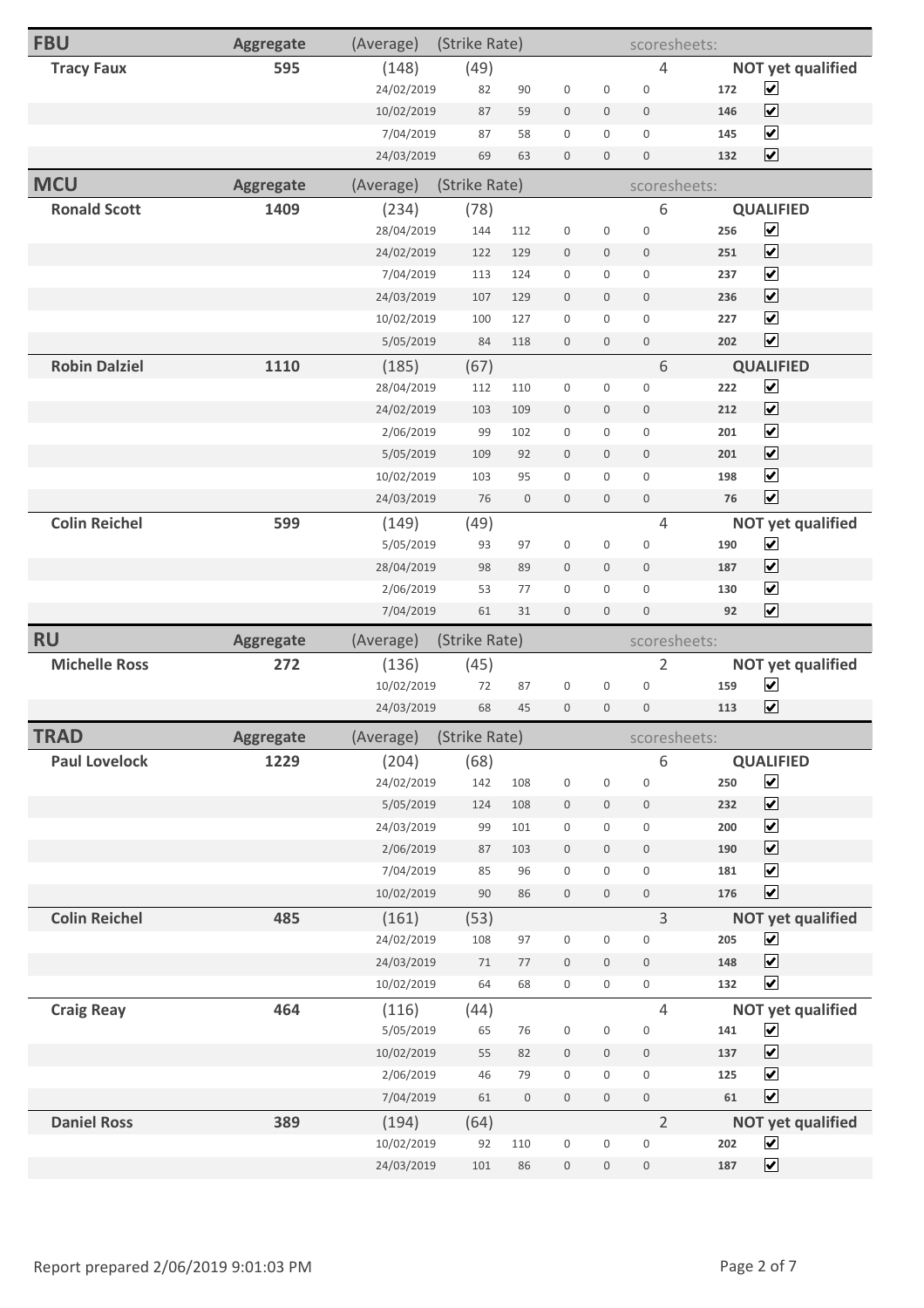| <b>Trevor Evans</b>   | 384              | (192)      | (64)          |                     |                     |                     | $\overline{2}$      | <b>NOT yet qualified</b>               |
|-----------------------|------------------|------------|---------------|---------------------|---------------------|---------------------|---------------------|----------------------------------------|
|                       |                  | 24/02/2019 | 112           | 112                 | $\mathbf 0$         | $\mathsf{O}\xspace$ | $\boldsymbol{0}$    | $\overline{\mathbf{v}}$<br>224         |
|                       |                  | 10/02/2019 | 96            | 64                  | $\mathbf 0$         | $\mathbf 0$         | $\mathbf 0$         | $\blacktriangleright$<br>160           |
| <b>Robert McBride</b> | 334              | (167)      | (55)          |                     |                     |                     | $\overline{2}$      | <b>NOT yet qualified</b>               |
|                       |                  | 5/05/2019  | 99            | 87                  | $\mathbf 0$         | $\mathbf 0$         | $\mathbf 0$         | $\blacktriangledown$<br>186            |
|                       |                  | 10/02/2019 | 60            | 88                  | $\mathbf 0$         | $\mathbf 0$         | $\boldsymbol{0}$    | $\overline{\mathbf{v}}$<br>148         |
| <b>Allan McKerrow</b> | 317              | (105)      | (52)          |                     |                     |                     | $\mathbf{3}$        | <b>NOT yet qualified</b>               |
|                       |                  | 5/05/2019  | 79            | 76                  | $\boldsymbol{0}$    | $\boldsymbol{0}$    | $\boldsymbol{0}$    | $\blacktriangledown$<br>155            |
|                       |                  | 24/02/2019 | 93            | $\mathbb O$         | $\boldsymbol{0}$    | $\mathbf 0$         | $\mathbf 0$         | $\overline{\mathbf{v}}$<br>93          |
|                       |                  | 7/04/2019  | 69            | $\mathbf 0$         | 0                   | $\mathbf 0$         | $\mathbf 0$         | $\blacktriangledown$<br>69             |
| <b>Paul Moxham</b>    | 76               | (76)       | (50)          |                     |                     |                     | $\mathbf{1}$        | <b>NOT yet qualified</b>               |
|                       |                  | 24/02/2019 | 76            | $\boldsymbol{0}$    | $\boldsymbol{0}$    | $\boldsymbol{0}$    | $\boldsymbol{0}$    | $\blacktriangledown$<br>76             |
| <b>MSR</b>            | <b>Aggregate</b> | (Average)  | (Strike Rate) |                     |                     |                     | scoresheets:        |                                        |
| <b>Mark Firth</b>     | 1632             | (272)      | (90)          |                     |                     |                     | 7                   | <b>QUALIFIED</b>                       |
|                       |                  | 28/04/2019 | 144           | 146                 | $\boldsymbol{0}$    | $\boldsymbol{0}$    | $\boldsymbol{0}$    | $\blacktriangledown$<br>290            |
|                       |                  | 24/02/2019 | 141           | 131                 | $\boldsymbol{0}$    | $\mathbf 0$         | $\mathbf 0$         | $\overline{\mathbf{v}}$<br>272         |
|                       |                  | 5/05/2019  | 126           | 142                 | $\mathbf 0$         | $\mathbf{0}$        | $\mathbf{0}$        | $\overline{\mathbf{v}}$<br>268         |
|                       |                  | 24/03/2019 | 128           | 140                 | $\mathbf 0$         | $\mathbf 0$         | $\mathbf{0}$        | $\blacktriangledown$<br>268            |
|                       |                  | 7/04/2019  | 131           | 136                 | $\mathbf 0$         | $\mathbf 0$         | $\mathbf 0$         | $\overline{\mathbf{v}}$<br>267         |
|                       |                  | 10/02/2019 | 130           | 137                 | $\mathbf 0$         | $\mathbf 0$         | $\mathbf 0$         | $\overline{\blacktriangledown}$<br>267 |
|                       |                  | 2/06/2019  | 142           | 124                 | $\mathbf 0$         | $\mathbf 0$         | $\mathbf 0$         | $\Box$<br>266                          |
| <b>Darren Ross</b>    | 1626             | (271)      | (90)          |                     |                     |                     | $\overline{7}$      | <b>QUALIFIED</b>                       |
|                       |                  | 24/03/2019 | 144           | 144                 | $\boldsymbol{0}$    | $\boldsymbol{0}$    | $\boldsymbol{0}$    | $\blacktriangledown$<br>288            |
|                       |                  | 24/02/2019 | 141           | 135                 | $\mathbf 0$         | $\mathbf 0$         | $\mathbf 0$         | $\blacktriangledown$<br>276            |
|                       |                  | 7/04/2019  | 144           | 128                 | $\boldsymbol{0}$    | $\mathbf 0$         | $\mathbf 0$         | $\overline{\mathbf{v}}$<br>272         |
|                       |                  | 2/06/2019  | 135           | 129                 | $\mathbf 0$         | $\mathbf 0$         | $\mathbf 0$         | $\blacktriangledown$<br>264            |
|                       |                  | 28/04/2019 | 134           | 129                 | $\mathbf 0$         | $\mathbf{0}$        | $\mathbf{0}$        | $\blacktriangledown$<br>263            |
|                       |                  | 10/02/2019 | 139           | 124                 | $\mathbf 0$         | $\mathbf 0$         | $\mathbf 0$         | $\blacktriangledown$<br>263            |
|                       |                  | 5/05/2019  | 131           | 128                 | $\mathbf 0$         | $\mathbf 0$         | $\mathsf{O}\xspace$ | 259                                    |
| <b>Colin Keene</b>    | 1538             | (256)      | (85)          |                     |                     |                     | $\overline{7}$      | <b>QUALIFIED</b>                       |
|                       |                  | 28/04/2019 | 131           | 136                 | $\boldsymbol{0}$    | $\mathsf{O}\xspace$ | 0                   | $\blacktriangledown$<br>267            |
|                       |                  | 24/03/2019 | 133           | 130                 | $\boldsymbol{0}$    | $\mathbf 0$         | $\boldsymbol{0}$    | $\overline{\mathbf{v}}$<br>263         |
|                       |                  | 5/05/2019  | 129           | 132                 | $\boldsymbol{0}$    | $\mathbf 0$         | $\mathsf{O}\xspace$ | $\blacktriangledown$<br>261            |
|                       |                  | 2/06/2019  | 120           | 131                 | $\boldsymbol{0}$    | $\mathsf{O}\xspace$ | $\boldsymbol{0}$    | $\blacktriangledown$<br>251            |
|                       |                  | 24/02/2019 | 120           | 129                 | $\mathsf{O}\xspace$ | $\mathsf{O}\xspace$ | $\mathsf{O}\xspace$ | $\overline{\mathbf{v}}$<br>249         |
|                       |                  | 10/02/2019 | 120           | 127                 | $\boldsymbol{0}$    | $\mathbf 0$         | $\boldsymbol{0}$    | $\blacktriangledown$<br>247            |
|                       |                  | 7/04/2019  | 118           | 106                 | $\mathsf{O}\xspace$ | $\mathsf{O}\xspace$ | $\mathsf{O}\xspace$ | $\Box$<br>224                          |
| <b>Norman Sager</b>   | 1102             | (220)      | (81)          |                     |                     |                     | 5                   | <b>NOT yet qualified</b>               |
|                       |                  | 24/02/2019 | 119           | 134                 | $\mathsf{O}\xspace$ | $\boldsymbol{0}$    | $\mathsf{O}\xspace$ | $\blacktriangledown$<br>253            |
|                       |                  | 5/05/2019  | 119           | 134                 | $\mathbb O$         | $\mathsf{O}$        | $\boldsymbol{0}$    | $\overline{\mathbf{v}}$<br>253         |
|                       |                  | 10/02/2019 | 112           | 126                 | $\mathsf{O}\xspace$ | $\mathsf{O}\xspace$ | $\mathsf{O}\xspace$ | $\overline{\mathbf{v}}$<br>238         |
|                       |                  | 2/06/2019  | 120           | 112                 | $\mathsf{O}\xspace$ | $\mathbf 0$         | $\mathsf{O}\xspace$ | $\blacktriangledown$<br>232            |
|                       |                  | 7/04/2019  | 126           | $\mathsf{O}\xspace$ | 0                   | $\mathbf 0$         | $\mathsf{O}\xspace$ | $\blacktriangledown$<br>126            |
| <b>Dion Minns</b>     | 487              | (243)      | (81)          |                     |                     |                     | $\overline{2}$      | <b>NOT yet qualified</b>               |
|                       |                  | 24/03/2019 | 128           | 123                 | $\boldsymbol{0}$    | $\boldsymbol{0}$    | $\boldsymbol{0}$    | $\blacktriangledown$<br>251            |
|                       |                  | 10/02/2019 | 132           | 104                 | $\boldsymbol{0}$    | $\boldsymbol{0}$    | $\boldsymbol{0}$    | $\blacktriangledown$<br>236            |
| <b>Gary Young</b>     | 271              | (271)      | (90)          |                     |                     |                     | $1\,$               | <b>NOT yet qualified</b>               |
|                       |                  | 28/04/2019 | 142           | 129                 | $\boldsymbol{0}$    | $\boldsymbol{0}$    | $\boldsymbol{0}$    | $\blacktriangledown$<br>271            |
|                       |                  |            |               |                     |                     |                     |                     |                                        |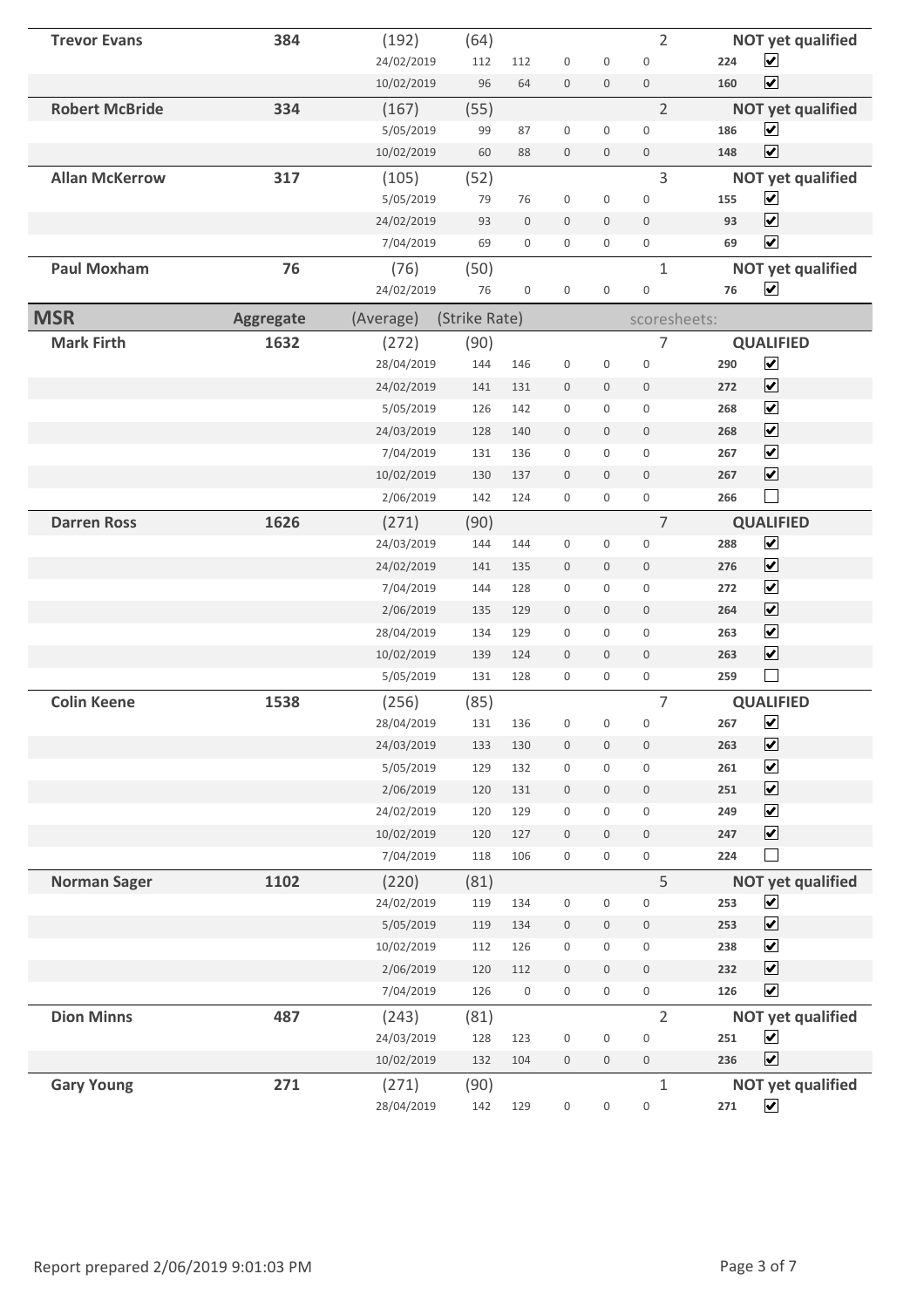| <b>SMC</b>            | <b>Aggregate</b> | (Average)               | (Strike Rate) |                  |                                      |                                 | scoresheets:                |            |                                              |
|-----------------------|------------------|-------------------------|---------------|------------------|--------------------------------------|---------------------------------|-----------------------------|------------|----------------------------------------------|
| <b>Tom Hancock</b>    | 1510             | (251)                   | (83)          |                  |                                      |                                 | 6                           |            | <b>QUALIFIED</b>                             |
|                       |                  | 24/03/2019              | 132           | 137              | $\boldsymbol{0}$                     | $\boldsymbol{0}$                | $\boldsymbol{0}$            | 269        | $\blacktriangledown$                         |
|                       |                  | 2/06/2019               | 132           | 121              | $\boldsymbol{0}$                     | $\mathbf 0$                     | $\boldsymbol{0}$            | 253        | $\blacktriangledown$                         |
|                       |                  | 28/04/2019              | 126           | 127              | $\boldsymbol{0}$                     | $\mathbf 0$                     | $\boldsymbol{0}$            | 253        | $\blacktriangledown$                         |
|                       |                  | 10/02/2019              | 124           | 127              | $\boldsymbol{0}$                     | $\mathsf{O}\xspace$             | $\boldsymbol{0}$            | 251        | $\blacktriangledown$                         |
|                       |                  | 7/04/2019               | 116           | 128              | $\boldsymbol{0}$                     | $\boldsymbol{0}$                | $\boldsymbol{0}$            | 244        | $\blacktriangledown$                         |
|                       |                  | 5/05/2019               | 117           | 123              | $\boldsymbol{0}$                     | $\boldsymbol{0}$                | $\boldsymbol{0}$            | 240        | $\blacktriangledown$                         |
| <b>Allan Park</b>     | 1306             | (217)                   | (87)          |                  |                                      |                                 | $\overline{7}$              |            | <b>QUALIFIED</b>                             |
|                       |                  | 5/05/2019               | 133           | 141              | $\boldsymbol{0}$                     | $\boldsymbol{0}$                | $\boldsymbol{0}$            | 274        | $\blacktriangledown$                         |
|                       |                  | 24/03/2019              | 134           | 138              | $\boldsymbol{0}$                     | $\mathsf{O}\xspace$             | $\boldsymbol{0}$            | 272        | $\blacktriangledown$                         |
|                       |                  | 24/02/2019              | 137           | 125              | $\boldsymbol{0}$                     | 0                               | $\mathbf 0$                 | 262        | $\blacktriangledown$                         |
|                       |                  | 7/04/2019               | 120           | 136              | $\bf 0$                              | $\boldsymbol{0}$                | $\boldsymbol{0}$            | 256        | $\blacktriangledown$                         |
|                       |                  | 2/06/2019               | 128           | $\boldsymbol{0}$ | $\boldsymbol{0}$                     | $\mathsf{O}\xspace$             | $\boldsymbol{0}$            | 128        | $\blacktriangledown$                         |
|                       |                  | 28/04/2019              | 114           | $\mathbf 0$      | $\boldsymbol{0}$                     | $\mathbf 0$                     | $\boldsymbol{0}$            | 114        | $\blacktriangledown$                         |
|                       |                  | 10/02/2019              | 111           | 0                | $\boldsymbol{0}$                     | 0                               | $\mathsf{O}\xspace$         | 111        | $\vert \ \ \vert$                            |
| <b>Noel Masterson</b> | 239              | (239)                   | (79)          |                  |                                      |                                 | $\mathbf{1}$                |            | <b>NOT yet qualified</b>                     |
|                       |                  | 7/04/2019               | 125           | 114              | $\boldsymbol{0}$                     | $\boldsymbol{0}$                | $\boldsymbol{0}$            | 239        | $\blacktriangledown$                         |
| HC                    | <b>Aggregate</b> | (Average)               | (Strike Rate) |                  |                                      |                                 | scoresheets:                |            |                                              |
| <b>Stephen Bruce</b>  | 1443             | (240)                   | (80)          |                  |                                      |                                 | 7                           |            | <b>QUALIFIED</b>                             |
|                       |                  | 5/05/2019               | 117           | 132              | $\boldsymbol{0}$                     | $\boldsymbol{0}$                | $\boldsymbol{0}$            | 249        | $\blacktriangledown$                         |
|                       |                  | 7/04/2019               | 128           | 120              | $\bf 0$                              | $\mathbf 0$                     | $\boldsymbol{0}$            | 248        | $\blacktriangledown$                         |
|                       |                  | 24/03/2019              | 129           | 118              | $\boldsymbol{0}$                     | $\mathbf 0$                     | $\boldsymbol{0}$            | 247        | $\blacktriangledown$                         |
|                       |                  | 24/02/2019              | 116           | 125              | $\boldsymbol{0}$                     | $\mathbf 0$                     | $\boldsymbol{0}$            | 241        | $\blacktriangledown$                         |
|                       |                  | 28/04/2019              | 117           | 116              | $\boldsymbol{0}$                     | $\mathsf 0$                     | $\boldsymbol{0}$            | 233        | $\blacktriangledown$                         |
|                       |                  | 10/02/2019              | 97            | 128              | $\bf 0$                              | $\mathbf 0$                     | $\boldsymbol{0}$            | 225        | $\overline{\mathbf{v}}$                      |
|                       |                  | 2/06/2019               | 82            | 109              | $\boldsymbol{0}$                     | 0                               | $\mathsf{O}\xspace$         | 191        | $\mathbb{R}^n$                               |
| <b>Craig Forbes</b>   | 1405             | (234)                   | (72)          |                  |                                      |                                 | 6                           |            | <b>QUALIFIED</b>                             |
|                       |                  | 28/04/2019              | 124           | 128              | $\boldsymbol{0}$                     | $\boldsymbol{0}$                | $\boldsymbol{0}$            | 252        | $\blacktriangledown$                         |
|                       |                  | 24/02/2019              | 126           | 117              | $\boldsymbol{0}$                     | $\mathsf{O}\xspace$             | $\boldsymbol{0}$            | 243        | $\blacktriangledown$                         |
|                       |                  | 24/03/2019              | 127           | 110              | $\boldsymbol{0}$                     | 0                               | 0                           | 237        | $\blacktriangledown$                         |
|                       |                  | 5/05/2019               | 10            | 106              | 120                                  | $\mathsf{O}\xspace$             | $\mathbb O$                 | 236        | $\blacktriangledown$                         |
|                       |                  | 10/02/2019              | 118           | 117              | $\boldsymbol{0}$                     | $\mathsf{O}\xspace$             | $\mathsf{O}\xspace$         | 235        | $\blacktriangledown$                         |
|                       |                  | 7/04/2019               | 105           | 97               | $\mathsf{O}\xspace$                  | $\mathbf 0$                     | $\mathsf{O}\xspace$         | 202        | $\blacktriangledown$                         |
| <b>Ryan Drosd</b>     | 1308             | (218)                   | (72)          |                  |                                      |                                 | $\overline{7}$              |            | <b>QUALIFIED</b>                             |
|                       |                  | 24/02/2019              | 113           | 116              | $\boldsymbol{0}$                     | $\mathsf{O}\xspace$             | $\mathsf{O}\xspace$         | 229        | $\blacktriangledown$                         |
|                       |                  | 28/04/2019<br>5/05/2019 | 122<br>106    | 107<br>119       | $\boldsymbol{0}$                     | $\boldsymbol{0}$<br>$\mathbf 0$ | $\,0\,$<br>$\boldsymbol{0}$ | 229<br>225 | $\blacktriangledown$<br>$\blacktriangledown$ |
|                       |                  | 24/03/2019              | 90            | 133              | $\boldsymbol{0}$<br>$\boldsymbol{0}$ | $\mathsf{O}\xspace$             | $\,0\,$                     | 223        | $\blacktriangledown$                         |
|                       |                  | 2/06/2019               | 98            | 104              | $\boldsymbol{0}$                     | 0                               | $\boldsymbol{0}$            | 202        | $\blacktriangledown$                         |
|                       |                  | 10/02/2019              | 110           | 90               | $\boldsymbol{0}$                     | $\mathsf{O}\xspace$             | $\,0\,$                     | 200        | $\blacktriangledown$                         |
|                       |                  | 7/04/2019               | 92            | 100              | $\boldsymbol{0}$                     | $\mathsf{O}\xspace$             | $\boldsymbol{0}$            | 192        | $\sim$                                       |
| <b>GREG RAWLINSON</b> | 1294             | (258)                   | (86)          |                  |                                      |                                 | 5                           |            | <b>NOT yet qualified</b>                     |
|                       |                  | 24/02/2019              | 142           | 133              | $\boldsymbol{0}$                     | $\boldsymbol{0}$                | $\boldsymbol{0}$            | 275        | $\blacktriangledown$                         |
|                       |                  | 24/03/2019              | 131           | 142              | $\boldsymbol{0}$                     | $\boldsymbol{0}$                | $\,0\,$                     | 273        | $\blacktriangledown$                         |
|                       |                  | 10/02/2019              | 133           | 126              | $\mathbf 0$                          | 0                               | $\mathsf{O}\xspace$         | 259        | $\blacktriangledown$                         |
|                       |                  | 28/04/2019              | 128           | 125              | $\boldsymbol{0}$                     | $\mathsf{O}\xspace$             | $\,0\,$                     | 253        | $\overline{\mathbf{v}}$                      |
|                       |                  | 7/04/2019               | 114           | 120              | $\boldsymbol{0}$                     | $\mathbf 0$                     | $\mathsf{O}\xspace$         | 234        | $\blacktriangledown$                         |
| <b>Fenn Wells</b>     | 1015             | (253)                   | (84)          |                  |                                      |                                 | $\overline{4}$              |            | <b>NOT yet qualified</b>                     |
|                       |                  | 5/05/2019               | 142           | 141              | $\boldsymbol{0}$                     | $\boldsymbol{0}$                | $\boldsymbol{0}$            | 283        | $\blacktriangledown$                         |
|                       |                  | 28/04/2019              | 140           | 139              | $\boldsymbol{0}$                     | $\mathsf{O}\xspace$             | $\boldsymbol{0}$            | 279        | $\blacktriangledown$                         |
|                       |                  | 2/06/2019               | 137           | 137              | $\boldsymbol{0}$                     | 0                               | $\boldsymbol{0}$            | 274        | $\blacktriangledown$                         |
|                       |                  | 24/02/2019              | 139           | 40               | $\boldsymbol{0}$                     | $\mathsf{O}\xspace$             | $\,0\,$                     | 179        | $\overline{\mathbf{v}}$                      |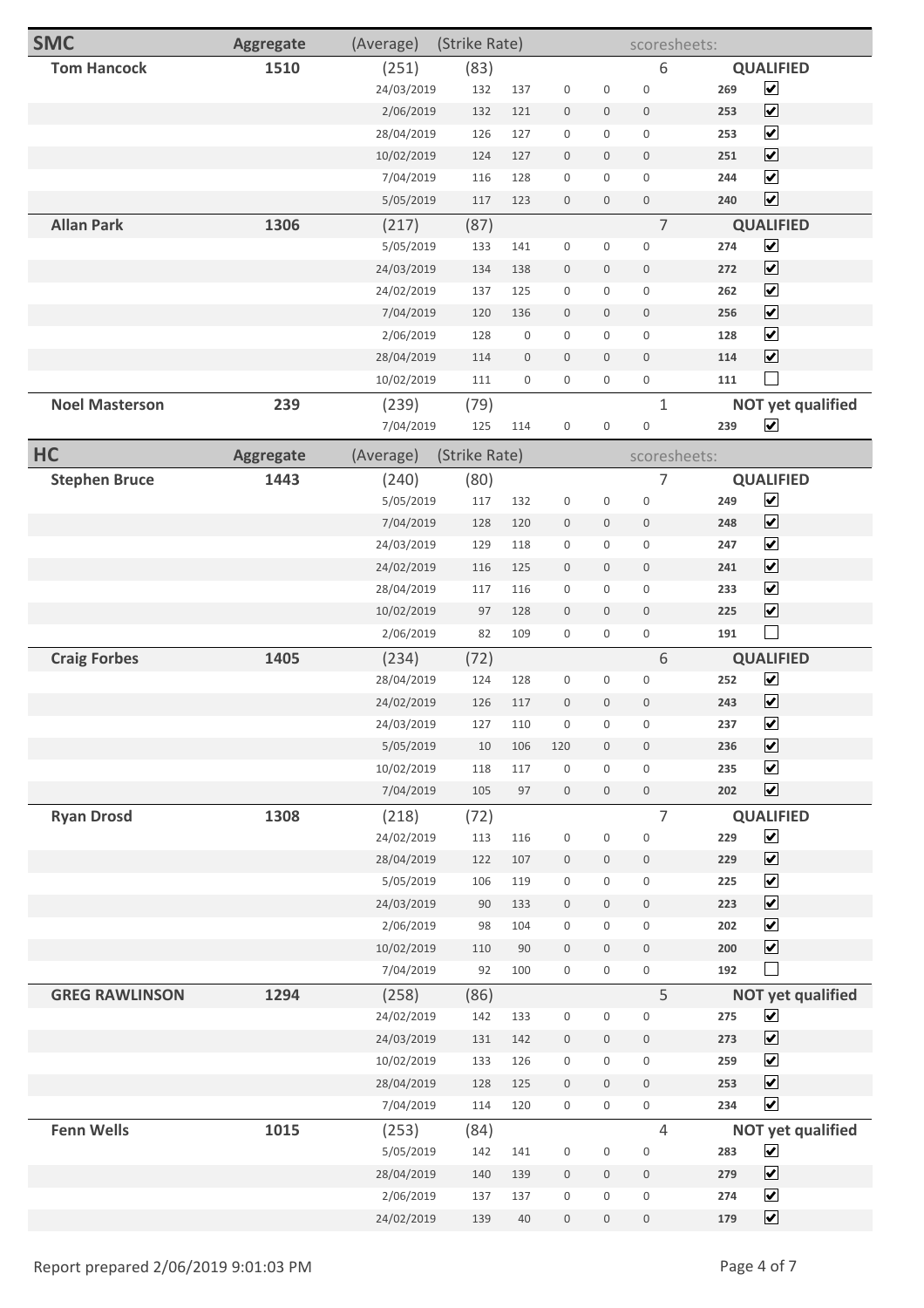| <b>Paul Faux</b>        | 859              | (214)      | (71)             |                  |                     |                     | $\overline{4}$      | <b>NOT yet qualified</b>               |
|-------------------------|------------------|------------|------------------|------------------|---------------------|---------------------|---------------------|----------------------------------------|
|                         |                  | 2/06/2019  | 124              | 114              | $\mathbf 0$         | $\boldsymbol{0}$    | $\mathbf 0$         | $\blacktriangledown$<br>238            |
|                         |                  | 28/04/2019 | 111              | 117              | $\boldsymbol{0}$    | $\mathsf{O}\xspace$ | $\mathbf 0$         | $\overline{\mathbf{v}}$<br>228         |
|                         |                  | 24/03/2019 | 109              | 103              | $\boldsymbol{0}$    | $\boldsymbol{0}$    | $\mathbf 0$         | $\blacktriangledown$<br>212            |
|                         |                  | 10/02/2019 | 86               | 95               | $\mathbf{0}$        | $\mathbf{0}$        | $\mathbf 0$         | $\overline{\mathbf{v}}$<br>181         |
| <b>Kendall O'Connor</b> | 710              | (236)      | (78)             |                  |                     |                     | 3                   | <b>NOT yet qualified</b>               |
|                         |                  | 2/06/2019  | 118              | 123              | $\boldsymbol{0}$    | $\boldsymbol{0}$    | $\mathbf 0$         | $\blacktriangledown$<br>241            |
|                         |                  | 10/02/2019 | 121              | 116              | $\mathbf{0}$        | $\boldsymbol{0}$    | $\mathbf{0}$        | $\overline{\mathbf{v}}$<br>237         |
|                         |                  | 24/03/2019 | 123              | 109              | $\mathsf{O}\xspace$ | $\mathbf 0$         | $\mathbf 0$         | $\blacktriangledown$<br>232            |
| <b>Mathew Wilkin</b>    | 710              | (236)      | (78)             |                  |                     |                     | 3                   | <b>NOT yet qualified</b>               |
|                         |                  | 2/06/2019  | 131              | 116              | $\boldsymbol{0}$    | $\boldsymbol{0}$    | $\mathbf 0$         | $\blacktriangledown$<br>247            |
|                         |                  | 7/04/2019  | 118              | 127              | $\boldsymbol{0}$    | $\boldsymbol{0}$    | $\boldsymbol{0}$    | $\overline{\blacktriangledown}$<br>245 |
|                         |                  | 10/02/2019 | 109              | 109              | $\mathsf{O}\xspace$ | $\mathbf 0$         | $\boldsymbol{0}$    | $\blacktriangledown$<br>218            |
| <b>Jamie Gilroy</b>     | 684              | (228)      | (91)             |                  |                     |                     | 3                   | <b>NOT yet qualified</b>               |
|                         |                  | 10/02/2019 | 142              | 142              | $\boldsymbol{0}$    | $\boldsymbol{0}$    | $\mathbf 0$         | $\blacktriangledown$<br>284            |
|                         |                  | 7/04/2019  | 132              | 134              | $\mathbf 0$         | $\mathbf 0$         | $\mathbf{0}$        | $\overline{\mathbf{v}}$<br>266         |
|                         |                  | 24/02/2019 | 134              | $\boldsymbol{0}$ | $\boldsymbol{0}$    | 0                   | $\mathbf 0$         | $\overline{\mathbf{v}}$<br>134         |
| <b>Nathan Morris</b>    | 591              | (197)      | (65)             |                  |                     |                     | 3                   | <b>NOT yet qualified</b>               |
|                         |                  | 2/06/2019  | 106              | 105              | $\boldsymbol{0}$    | $\mathbf 0$         | $\mathbf 0$         | $\overline{\mathbf{v}}$<br>211         |
|                         |                  | 24/03/2019 | 84               | 111              | $\mathbf 0$         | $\mathbf 0$         | $\mathbf{0}$        | $\blacktriangledown$<br>195            |
|                         |                  | 7/04/2019  | 93               | 92               | $\boldsymbol{0}$    | $\boldsymbol{0}$    | $\mathbf 0$         | $\overline{\mathbf{v}}$<br>185         |
| <b>Arron Gilfillan</b>  | 501              | (250)      | (83)             |                  |                     |                     | $\overline{2}$      | <b>NOT yet qualified</b>               |
|                         |                  | 5/05/2019  | 119              | 135              | $\boldsymbol{0}$    | $\mathbf 0$         | $\mathbf 0$         | $\blacktriangledown$<br>254            |
|                         |                  | 7/04/2019  | 129              | 118              | $\mathbf{0}$        | $\mathbf 0$         | $\mathbf{0}$        | $\overline{\mathbf{v}}$<br>247         |
| <b>Glen Rose</b>        | 222              | (222)      | (74)             |                  |                     |                     | $\mathbf{1}$        | <b>NOT yet qualified</b>               |
|                         |                  | 5/05/2019  | $\boldsymbol{0}$ | 121              | 101                 | $\mathbf 0$         | $\mathsf{O}\xspace$ | $\overline{\mathbf{v}}$<br>222         |
| <b>Owen Martin</b>      | 159              | (159)      | (53)             |                  |                     |                     | $\mathbf{1}$        | <b>NOT yet qualified</b>               |
|                         |                  | 10/02/2019 | 75               | 84               | $\boldsymbol{0}$    | $\boldsymbol{0}$    | $\mathbf 0$         | $\overline{\mathbf{v}}$<br>159         |
| <b>Rodney Mills</b>     | 156              | (156)      | (52)             |                  |                     |                     | $\mathbf{1}$        | <b>NOT yet qualified</b>               |
|                         |                  | 10/02/2019 | 80               | 76               | $\boldsymbol{0}$    | $\boldsymbol{0}$    | $\mathbf 0$         | $\blacktriangledown$<br>156            |
| <b>Peter Daniel</b>     | 99               | (99)       | (66)             |                  |                     |                     | $\mathbf{1}$        | <b>NOT yet qualified</b>               |
|                         |                  | 7/04/2019  | 99               | $\boldsymbol{0}$ | 0                   | 0                   | $\boldsymbol{0}$    | $\blacktriangledown$<br>99             |
| <b>Jeffrey Farrow</b>   | 61               | (61)       | (40)             |                  |                     |                     | $\mathbf{1}$        | <b>NOT yet qualified</b>               |
|                         |                  | 10/02/2019 | 61               | $\boldsymbol{0}$ | $\boldsymbol{0}$    | $\boldsymbol{0}$    | $\boldsymbol{0}$    | $\blacktriangledown$<br>61             |
| <b>FHC</b>              | <b>Aggregate</b> | (Average)  | (Strike Rate)    |                  |                     |                     | scoresheets:        |                                        |
| <b>Anika Drosd</b>      | 1495             | (249)      | (83)             |                  |                     |                     | $\overline{7}$      | <b>QUALIFIED</b>                       |
|                         |                  | 28/04/2019 | 136              | 142              | $\boldsymbol{0}$    | $\boldsymbol{0}$    | $\boldsymbol{0}$    | $\blacktriangledown$<br>278            |
|                         |                  | 24/02/2019 | 139              | 133              | $\boldsymbol{0}$    | $\mathsf{O}\xspace$ | $\boldsymbol{0}$    | $\blacktriangledown$<br>272            |
|                         |                  | 5/05/2019  | 123              | 134              | $\boldsymbol{0}$    | 0                   | $\boldsymbol{0}$    | $\blacktriangledown$<br>257            |
|                         |                  | 7/04/2019  | 113              | 118              | $\boldsymbol{0}$    | $\mathsf{O}\xspace$ | $\,0\,$             | $\blacktriangledown$<br>231            |
|                         |                  | 2/06/2019  | 121              | 108              | $\boldsymbol{0}$    | $\boldsymbol{0}$    | $\boldsymbol{0}$    | $\blacktriangledown$<br>229            |
|                         |                  | 10/02/2019 | 110              | 118              | $\boldsymbol{0}$    | $\mathsf{O}\xspace$ | $\boldsymbol{0}$    | $\blacktriangledown$<br>228            |
|                         |                  | 24/03/2019 | 102              | 125              | 0                   | 0                   | $\boldsymbol{0}$    | $\Box$<br>227                          |
| <b>Sarah Keene</b>      | 1376             | (275)      | (91)             |                  |                     |                     | 5                   | <b>NOT yet qualified</b>               |
|                         |                  | 24/02/2019 | 144              | 148              | $\boldsymbol{0}$    | $\boldsymbol{0}$    | $\boldsymbol{0}$    | $\blacktriangledown$<br>292            |
|                         |                  | 24/03/2019 | 146              | 141              | $\boldsymbol{0}$    | $\mathsf{O}\xspace$ | $\boldsymbol{0}$    | $\blacktriangledown$<br>287            |
|                         |                  | 5/05/2019  | 134              | 136              | $\boldsymbol{0}$    | 0                   | $\boldsymbol{0}$    | $\blacktriangledown$<br>270            |
|                         |                  | 10/02/2019 | 122              | 144              | $\boldsymbol{0}$    | $\mathbf 0$         | $\boldsymbol{0}$    | $\blacktriangledown$<br>266            |
|                         |                  | 7/04/2019  | 142              | 119              | $\boldsymbol{0}$    | 0                   | $\boldsymbol{0}$    | $\blacktriangledown$<br>261            |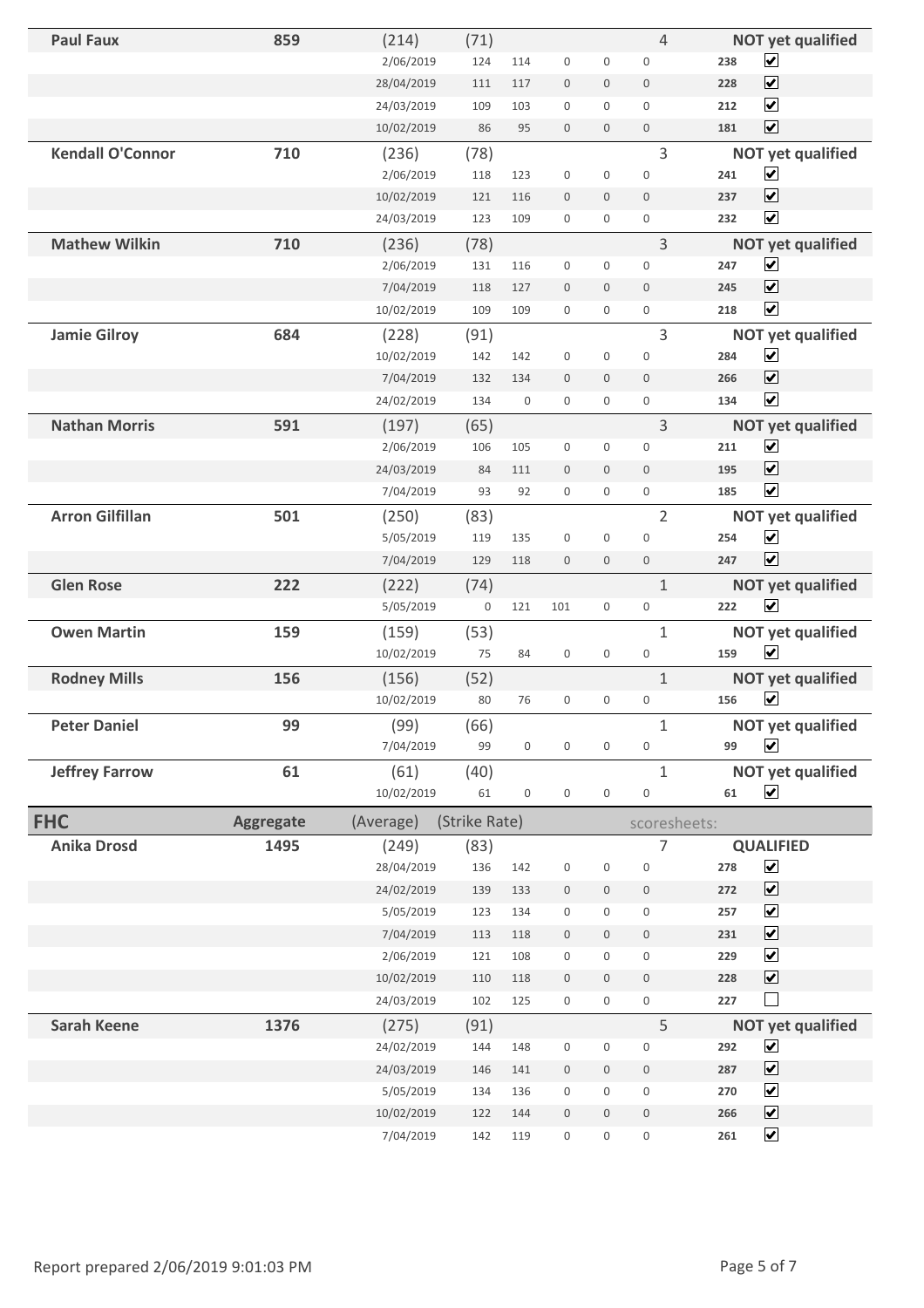| <b>Donna Gilroy</b>       | 1351             | (270)               | (90)          |                  |                  |                  | 5                                  |                | <b>NOT yet qualified</b>                         |
|---------------------------|------------------|---------------------|---------------|------------------|------------------|------------------|------------------------------------|----------------|--------------------------------------------------|
|                           |                  | 28/04/2019          | 144           | 137              | $\boldsymbol{0}$ | $\boldsymbol{0}$ | $\boldsymbol{0}$                   | 281            | $\overline{\mathbf{v}}$                          |
|                           |                  | 24/02/2019          | 142           | 134              | $\boldsymbol{0}$ | $\boldsymbol{0}$ | $\boldsymbol{0}$                   | 276            | $\overline{\mathbf{v}}$                          |
|                           |                  | 7/04/2019           | 134           | 139              | $\mathbf 0$      | $\boldsymbol{0}$ | $\boldsymbol{0}$                   | 273            | $\blacktriangledown$                             |
|                           |                  | 2/06/2019           | 134           | 129              | $\mathbf 0$      | $\mathbf 0$      | $\mathbf 0$                        | 263            | $\blacktriangledown$                             |
|                           |                  | 10/02/2019          | 126           | 132              | $\boldsymbol{0}$ | $\boldsymbol{0}$ | $\mathsf{O}\xspace$                | 258            | $\overline{\mathbf{v}}$                          |
| <b>Yolandie Goodyear</b>  | 439              | (109)               | (73)          |                  |                  |                  | $\overline{4}$                     |                | <b>NOT yet qualified</b>                         |
|                           |                  | 28/04/2019          | 116           | $\boldsymbol{0}$ | $\boldsymbol{0}$ | $\boldsymbol{0}$ | $\boldsymbol{0}$                   | 116            | $\overline{\mathbf{v}}$                          |
|                           |                  | 24/02/2019          | 110           | $\mathbf 0$      | $\mathbf 0$      | $\boldsymbol{0}$ | $\boldsymbol{0}$                   | 110            | $\blacktriangledown$                             |
|                           |                  | 5/05/2019           | 110           | $\boldsymbol{0}$ | $\boldsymbol{0}$ | $\boldsymbol{0}$ | $\mathbf 0$                        | 110            | $\overline{\mathbf{v}}$                          |
|                           |                  | 10/02/2019          | 103           | $\mathbf 0$      | $\mathbf 0$      | $\mathbf 0$      | $\mathbf 0$                        | 103            | $\overline{\mathbf{v}}$                          |
| <b>Tania Harris</b>       | 246              | (246)               | (82)          |                  |                  |                  | $\mathbf{1}$                       |                | <b>NOT yet qualified</b>                         |
|                           |                  | 7/04/2019           | 131           | 115              | $\boldsymbol{0}$ | $\boldsymbol{0}$ | $\boldsymbol{0}$                   | 246            | $\blacktriangledown$                             |
| <b>Charlotte Saunders</b> | 102              | (102)               | (68)          |                  |                  |                  | $\mathbf{1}$                       |                | <b>NOT yet qualified</b>                         |
|                           |                  | 10/02/2019          | 102           | $\boldsymbol{0}$ | $\boldsymbol{0}$ | $\boldsymbol{0}$ | $\boldsymbol{0}$                   | 102            | $\blacktriangledown$                             |
| <b>MBR</b>                | <b>Aggregate</b> | (Average)           | (Strike Rate) |                  |                  |                  | scoresheets:                       |                |                                                  |
| <b>Micheal McRae</b>      | 1002             | (250)               | (83)          |                  |                  |                  | $\overline{4}$                     |                | <b>NOT yet qualified</b>                         |
|                           |                  | 5/05/2019           | 126           | 140              | $\boldsymbol{0}$ | $\boldsymbol{0}$ | $\mathbf 0$                        | 266            | $\blacktriangledown$                             |
|                           |                  | 28/04/2019          | 127           | 128              | $\mathbf 0$      | $\boldsymbol{0}$ | $\mathbf{0}$                       | 255            | $\overline{\mathbf{v}}$                          |
|                           |                  | 2/06/2019           | 124           | 124              | $\boldsymbol{0}$ | $\boldsymbol{0}$ | $\boldsymbol{0}$                   | 248            | $\blacktriangledown$                             |
|                           |                  | 10/02/2019          | 121           | 112              | $\mathbf 0$      | $\boldsymbol{0}$ | $\boldsymbol{0}$                   | 233            | $\overline{\mathbf{v}}$                          |
| <b>James Cooze</b>        | 452              | (226)               | (75)          |                  |                  |                  | $\overline{2}$                     |                | <b>NOT yet qualified</b>                         |
|                           |                  | 10/02/2019          | 119           | 124              | $\mathbf 0$      | $\boldsymbol{0}$ | $\boldsymbol{0}$                   | 243            | $\blacktriangledown$                             |
|                           |                  | 7/04/2019           | 107           | 102              | $\mathbf 0$      | $\boldsymbol{0}$ | $\mathbf 0$                        | 209            | $\overline{\mathbf{v}}$                          |
| <b>Eric Kruger</b>        | 429              | (107)               | (71)          |                  |                  |                  | 4                                  |                | <b>NOT yet qualified</b>                         |
|                           |                  | 28/04/2019          | 130           | $\boldsymbol{0}$ | $\boldsymbol{0}$ | $\boldsymbol{0}$ | $\mathbf 0$                        | 130            | $\blacktriangledown$                             |
|                           |                  | 5/05/2019           | 125           | $\boldsymbol{0}$ | $\boldsymbol{0}$ | $\boldsymbol{0}$ | $\mathbf 0$                        | 125            | $\overline{\mathbf{v}}$                          |
|                           |                  | 24/02/2019          | 95            | $\boldsymbol{0}$ | $\boldsymbol{0}$ | $\boldsymbol{0}$ | $\mathbf 0$                        | 95             | $\blacktriangledown$                             |
|                           |                  | 10/02/2019          | 79            | $\boldsymbol{0}$ | $\boldsymbol{0}$ | $\mathbf 0$      | $\boldsymbol{0}$                   | 79             | $\blacktriangledown$                             |
| <b>SCOTT DAVIS</b>        | 231              | (231)               | (77)          |                  |                  |                  | $\mathbf{1}$                       |                | <b>NOT yet qualified</b>                         |
|                           |                  | 7/04/2019           | 120           | 111              | $\overline{0}$   | $\overline{0}$   | $\mathbf 0$                        | 231 $\sqrt{ }$ |                                                  |
| <b>FBO</b>                | <b>Aggregate</b> |                     | (Strike Rate) |                  |                  |                  |                                    |                |                                                  |
|                           |                  | (Average)           |               |                  |                  |                  | scoresheets:                       |                |                                                  |
| <b>Julie Evans</b>        | 973              | (243)<br>24/02/2019 | (81)<br>125   | 135              | $\boldsymbol{0}$ | $\boldsymbol{0}$ | $\overline{4}$<br>$\boldsymbol{0}$ | 260            | <b>NOT yet qualified</b><br>$\blacktriangledown$ |
|                           |                  | 5/05/2019           | 124           | 131              | $\boldsymbol{0}$ | $\boldsymbol{0}$ | $\boldsymbol{0}$                   | 255            | $\blacktriangledown$                             |
|                           |                  | 10/02/2019          | 128           | 117              | $\boldsymbol{0}$ | $\boldsymbol{0}$ | $\boldsymbol{0}$                   | 245            | $\overline{\mathbf{v}}$                          |
|                           |                  | 2/06/2019           | 97            | 116              | $\boldsymbol{0}$ | $\boldsymbol{0}$ | $\boldsymbol{0}$                   | 213            | $\blacktriangledown$                             |
|                           |                  |                     |               |                  |                  |                  |                                    |                |                                                  |
| <b>MBO</b>                | <b>Aggregate</b> | (Average)           | (Strike Rate) |                  |                  |                  | scoresheets:<br>5                  |                |                                                  |
| <b>Josh Radoll</b>        | 1417             | (283)<br>24/02/2019 | (94)<br>146   | 148              | $\boldsymbol{0}$ | $\boldsymbol{0}$ | $\boldsymbol{0}$                   | 294            | <b>NOT yet qualified</b><br>$\blacktriangledown$ |
|                           |                  | 7/04/2019           | 142           | 142              | $\boldsymbol{0}$ | $\boldsymbol{0}$ | $\mathbf 0$                        | 284            | $\blacktriangledown$                             |
|                           |                  | 5/05/2019           | 139           | 143              | $\boldsymbol{0}$ | $\boldsymbol{0}$ | $\boldsymbol{0}$                   | 282            | $\blacktriangledown$                             |
|                           |                  | 28/04/2019          | 137           | 143              | $\boldsymbol{0}$ | $\boldsymbol{0}$ | $\,0\,$                            | 280            | $\blacktriangledown$                             |
|                           |                  | 24/03/2019          | 137           | 140              | $\boldsymbol{0}$ | 0                | $\mathsf{O}\xspace$                | 277            | $\blacktriangledown$                             |
|                           |                  |                     |               |                  |                  |                  |                                    |                |                                                  |
| <b>Peter Craft</b>        | 985              | (246)               | (82)          |                  |                  |                  | $\overline{4}$                     |                | <b>NOT yet qualified</b>                         |
|                           |                  | 28/04/2019          | 134           | 120<br>126       | $\boldsymbol{0}$ | $\boldsymbol{0}$ | $\boldsymbol{0}$                   | 254<br>248     | $\blacktriangledown$<br>$\blacktriangledown$     |
|                           |                  | 10/02/2019          | 122           |                  | $\boldsymbol{0}$ | $\boldsymbol{0}$ | $\boldsymbol{0}$                   |                | $\blacktriangledown$                             |
|                           |                  | 5/05/2019           | 115           | 130              | $\boldsymbol{0}$ | $\boldsymbol{0}$ | $\boldsymbol{0}$                   | 245            |                                                  |
|                           |                  | 24/02/2019          | 116           | 122              | $\boldsymbol{0}$ | $\boldsymbol{0}$ | $\boldsymbol{0}$                   | 238            | $\overline{\mathbf{v}}$                          |